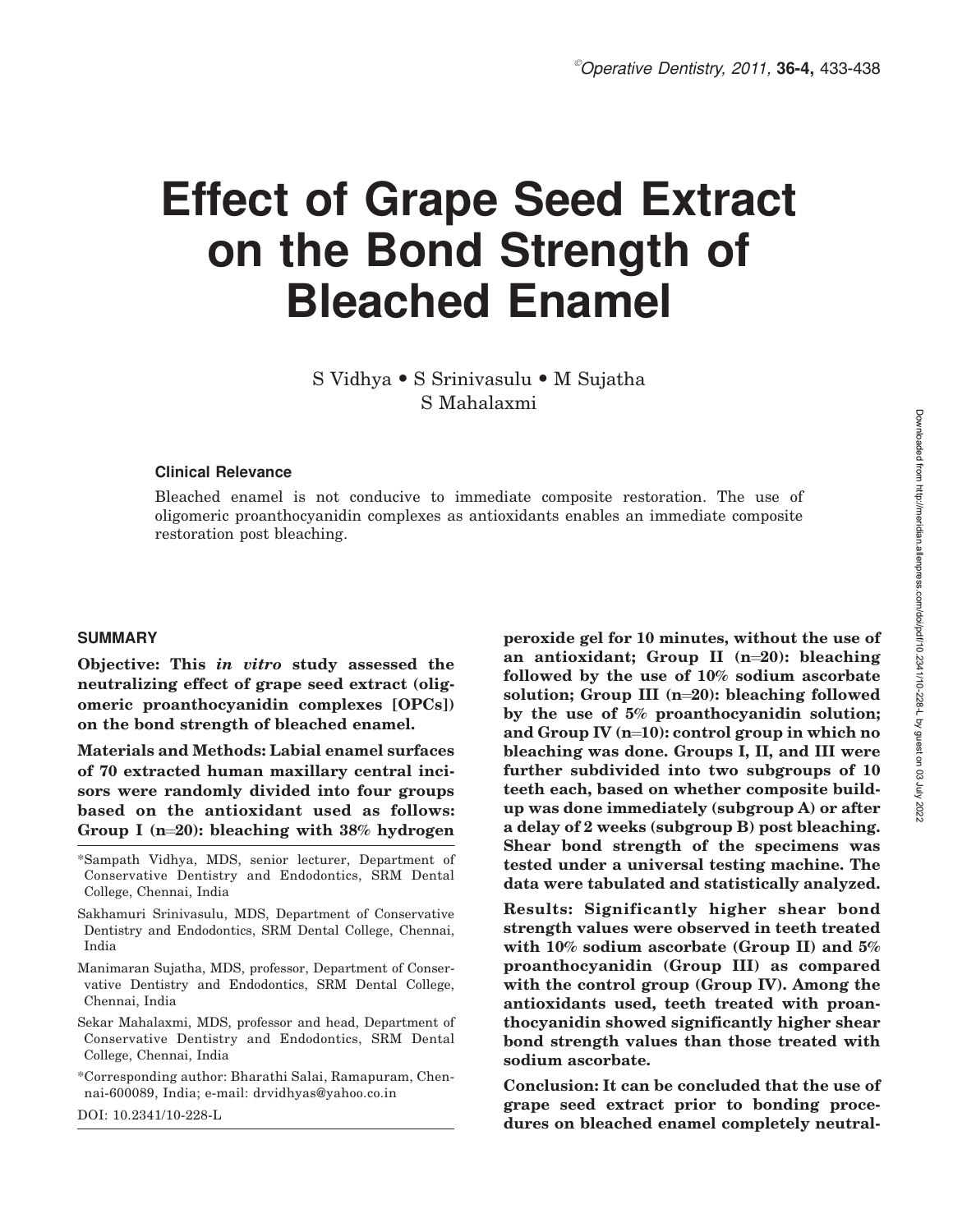#### izes the deleterious effects of bleaching and increases the bond strength significantly.

#### INTRODUCTION

Increasing interest in esthetic dentistry has resulted in the widespread practice of vital bleaching.<sup>1</sup> Vital bleaching is a safe and well-accepted procedure for the treatment of both surface and intrinsic staining of teeth.<sup>2</sup> Bleaching agents used contain high concentrations of carbamide peroxide (35% to 37%) or hydrogen peroxide (30% to 38%). Hydrogen peroxide undergoes ionic dissociation to give rise to the formation of free radicals such as nascent oxygen, hydroxyl radical, per-hydroxyl, and superoxide anions when they are applied to dental structure.<sup>3</sup> These free radicals are highly reactive and hence reach out for electron-rich regions of pigment inside the dental structure, breaking down the large pigmented molecules with conjugated double bonds involving carbon, nitrogen, and oxygen atoms into smaller, less pigmented ones.<sup>3,4</sup> However, numerous studies have shown that hydrogen peroxide and carbamide peroxide can adversely affect the bond strength of composite to the acid-etched enamel when bonding is performed immediately after the bleaching process; this is attributed to the presence of residual peroxide that interferes with resin attachment and inhibits resin polymerization.<sup>5-7</sup>

Some techniques have been suggested to solve the clinical problems related to post bleaching compromised bond strength. Barghi and Godwin treated bleached enamel with alcohol before restoration,<sup>7</sup> Cvitko and others proposed removal of the superficial layer of enamel, $\overline{\text{8}}$  and Kalili and Sung and others suggested the use of adhesives containing organic solvents.<sup>9,10</sup> However, the general approach is to postpone any bonding procedure for a period after bleaching, because the reduction in bond strength has been shown to be temporary.<sup>11</sup> The waiting period for bonding procedures after bleaching has been reported to vary from 24 hours to 4 weeks. $12-14$ 

To overcome this delay in bonding, several studies have proposed the use of antioxidant agents like 10% sodium ascorbate after the bleaching procedure. Sodium ascorbate is a neutral, nontoxic, and biocompatible antioxidant that when used as a 10% solution can reverse the reduced bond strength of bleached enamel.<sup>1,2,5,6,15,16</sup> Other naturally occurring antioxidants such as grape seed extract contain oligomeric proanthocyanidin complexes (OPCs) that have free radical scavenging ability, which is shown to be 50 times more potent than sodium ascorbate.17,18 However, no studies on the effects of proanthocyanidin on bleached enamel can be found in the literature. Hence the aim of this in vitro study was to evaluate and compare the effects of 10% sodium ascorbate vs 5% proanthocyanidin on the bond strength of bleached enamel.

#### METHODS AND MATERIALS

#### Preparation of Solutions

Two solutions were prepared for this study: 1) 10 g of sodium ascorbate (s d fiNE cHEM Limited, Mumbai, India) was dissolved in 100 mL of distilled water to make 10% sodium ascorbate; and 2) 5 g of grape seed extract in the form of powder (Puritans Pride Inc, Oakdale, NY, USA) was collected from the capsules and dissolved in 100 mL of distilled water to make 5% proanthocyanidin solution.

## Specimen Preparation

Seventy recently extracted human maxillary central incisors were collected. Labial enamel surfaces were flattened with 600 grit silicon carbide paper (Moyco Precision Abrasives, Montgomeryville, PA, USA) and their roots were embedded in an acrylic resin block, keeping only the coronal portion exposed. The labial enamel surfaces of 60 specimens were bleached with Opalescence Xtra Boost (38% hydrogen peroxide gel, Ultradent Products, Inc, South Jordan, UT) for 10 minutes according to manufacturers' instructions. The bleaching gel was completely rinsed off with water. Ten teeth served as controls (Group IV) and did not receive any bleaching treatment. The 60 bleached specimens were randomly divided into three groups of 20 teeth each (Group I, II, and III), depending on the type of antioxidant used. They were further subdivided into subgroups A and B based on the storage period before composite buildup. The distribution of specimens and the study groups are listed in Table 1.

#### Group  $I(n=20)$

- Group IA (n=10): Immediately after bleaching and rinsing, the labial surface of each specimen was etched with 37% phosphoric acid (Total Etch etching gel, Ivoclar Vivadent, Schaan, Liechtenstein) for 15 seconds, rinsed with water for 20 seconds, and bonded with Adper Single Bond (3M ESPE, Dental Products, St Paul, MN, USA). This process was followed by composite build-up of 3 mm diameter and 5 mm height (Filtek Z350, 3M ESPE, Dental Products).
- Group IB (n=10): After bleaching, the specimens were stored in distilled water for 2 weeks. Then they were etched with 37% phosphoric acid and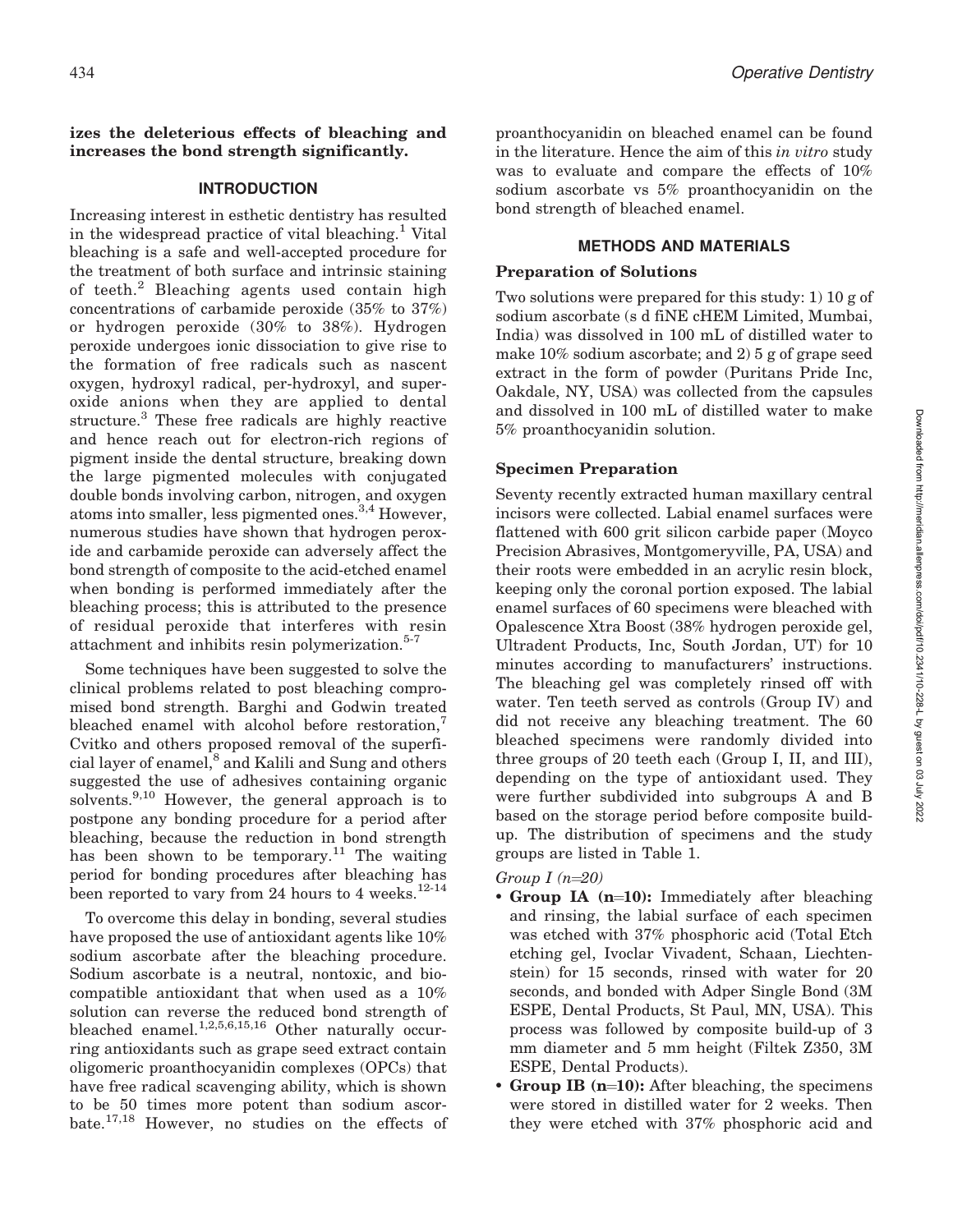| Table 1:                             | Distribution of Specimens and Study Groups |              |                              |  |
|--------------------------------------|--------------------------------------------|--------------|------------------------------|--|
| Group                                | <b>Antioxidant</b><br><b>Used</b>          | Subgroup     | Composite<br><b>Build-up</b> |  |
| Group I                              | None                                       | A            | Done                         |  |
| $(n=20)$                             |                                            | $(n=10)$     | immediately                  |  |
| Bleached                             |                                            | B            | Done 2 weeks                 |  |
| specimens                            |                                            | $(n=10)$     | after bleaching              |  |
| Group II                             | 10% sodium                                 | A            | Done                         |  |
| $(n=20)$                             |                                            | $(n=10)$     | immediately                  |  |
| Bleached                             | ascorbate solution                         | <sub>B</sub> | Done 2 weeks                 |  |
| specimens                            |                                            | $(n=10)$     | after bleaching              |  |
| Group III                            | 5%                                         | A            | Done                         |  |
| $(n=20)$                             |                                            | $(n=10)$     | immediately                  |  |
| <b>Bleached</b>                      | proanthocyanidin                           | B            | Done 2 weeks                 |  |
| specimens                            | solution                                   | $(n=10)$     | after bleaching              |  |
| Group IV<br>$(n=10)$<br>No bleaching | None                                       | None         | Done<br>immediately          |  |

bonded with Adper Single Bond; composite buildup followed.

#### Group II  $(n=20)$

- Group IIA (n=10): Immediately after bleaching and rinsing, the labial surfaces of the specimens were treated with 10% sodium ascorbate solution for 10 minutes and rinsed. The surfaces were etched with 37% phosphoric acid and bonded with Adper Single Bond, followed by composite build-up.
- Group IIB  $(n=10)$ : After bleaching, the specimens were stored in distilled water for two weeks. Then they were treated with 10% sodium ascorbate solution for 10 minutes. The surfaces were etched with 37% phosphoric acid and bonded with Adper Single Bond; composite build-up followed.

# Group III  $(n=20)$

- Group IIIA (n=10): Immediately after bleaching and rinsing, the labial surfaces of the specimens were treated with 5% proanthocyanidin solution for 10 minutes and rinsed. The surfaces were etched with 37% phosphoric acid and bonded with Adper Single Bond; this was followed by composite build-up.
- Group IIIB (n=10): After bleaching, the specimens were stored in distilled water for 2 weeks. Then they were treated with 5% proanthocyanidin solution for

| Table 2: Comparison of Mean Shear Bond Strength of<br><b>Different Study Groups</b> |                               |                  |                                       |  |
|-------------------------------------------------------------------------------------|-------------------------------|------------------|---------------------------------------|--|
| Group                                                                               | Mean $\pm$ SD, Overall<br>MPa | p-Value          | <b>Significant Groups</b>             |  |
| IA                                                                                  | $22.66 \pm 1.79$              |                  | IIIB vs IA, IB, IIA, IIB,<br>IIIA, IV |  |
| IB.                                                                                 | $32.26 \pm 1.45$              |                  | IIIA vs IA, IB, IIA, IIB, IV          |  |
| IIA                                                                                 | $34.51 \pm 1.29$              |                  | IIB vs IA, IB, IIA, IV                |  |
| IIB.                                                                                | $38.29 \pm 1.62$              | $<$ 0.001 (sig.) |                                       |  |
| <b>IIIA</b>                                                                         | $43.44 \pm 1.41$              |                  | IIA vs IA                             |  |
| IIIB.                                                                               | $47.96 \pm 1.44$              |                  | IB vs IA                              |  |
| IV                                                                                  | $33.33 \pm 1.27$              |                  | IV vs IA                              |  |

10 minutes. The surfaces were etched with 37% phosphoric acid and bonded with Adper Single Bond; this was followed by composite build-up.

Group IV  $(n=10)$ —These specimens were not subjected to bleaching and served as controls. The labial enamel surfaces were etched with 37% phosphoric acid and bonded with Adper Single Bond; composite build-up followed.

All specimens were stored in distilled water for 24 hours before shear bond strength (SBS) testing was performed in a universal testing machine (LR 100K, Lloyd Instruments, Largo, FL, USA). Data were tabulated and statistically analyzed. Kruskal-Wallis one-way analysis of variance (ANOVA) was used to calculate the p-value. Mann-Whitney U-test followed by the Bonferroni correction method was used to identify significant groups at the 5% level.

# RESULTS

The results of this study are shown in Table 2. Graphic representation of the comparison of mean SBS between groups is given in Figure 1.

When comparing the subgroups A (immediate composite build-up), Group IIIA (5% proanthocyanidin) showed significantly higher SBS values (43.44  $±$  1.41) than Group IIA (10% sodium ascorbate;  $34.51 \pm 1.29$ ), Group IV (unbleached control; 33.33  $±$  1.27), and Group IA (bleached, without antioxidant;  $22.66 \pm 1.79$ ). Group IIA showed significantly higher SBS values than Group IA. No significant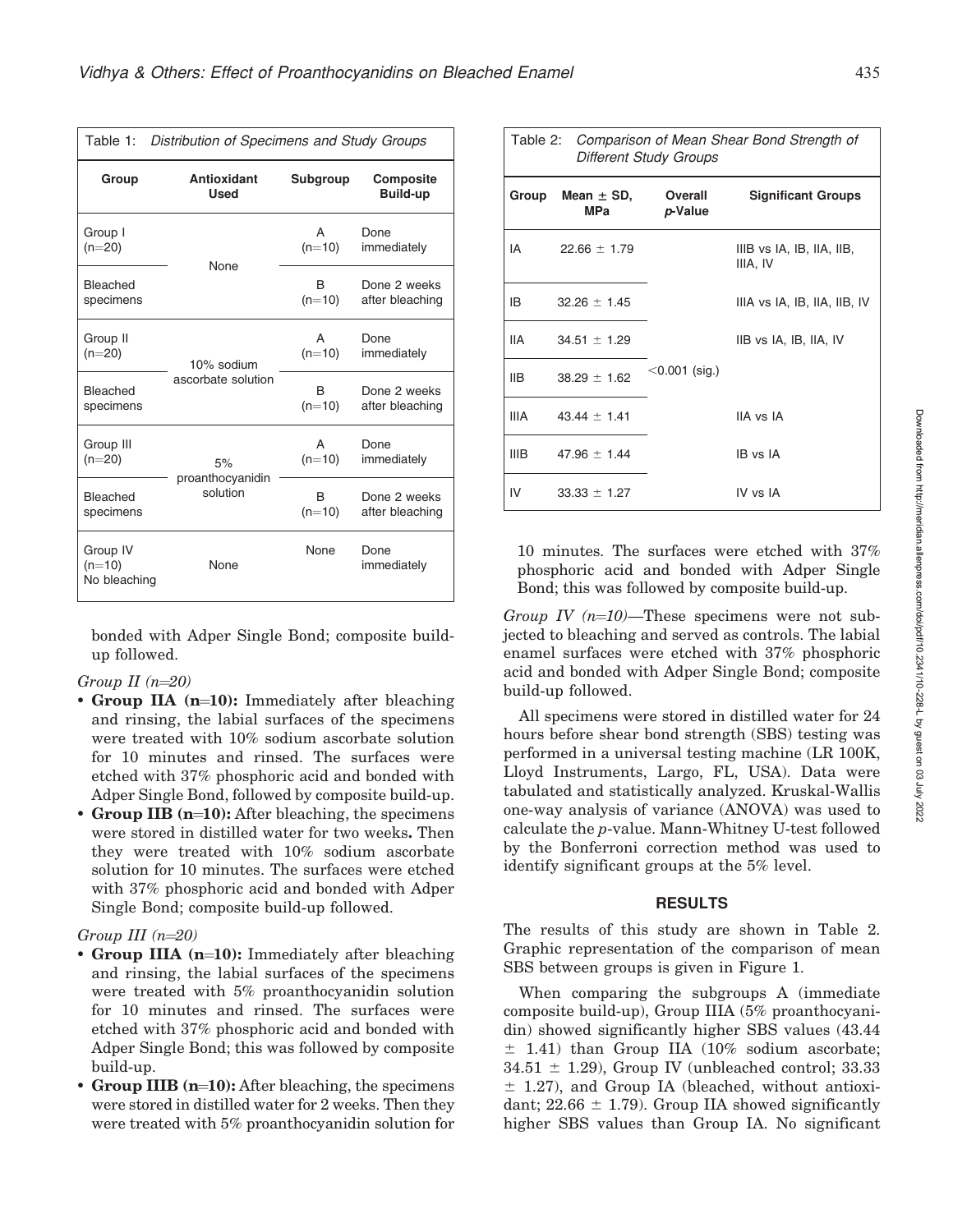

Figure 1. Graphic Representation of the Comparison of Mean Bond Strength Between Different Study Groups.

difference in bond strength values was observed between Group IIA and Group IV. Group IV (unbleached control) showed significantly higher SBS values (33.33  $\pm$  1.27) than Group IA (22.66  $\pm$ 1.79). Group IA (bleached, without antioxidant) recorded the lowest mean SBS values compared with all other subgroups  $(p<0.05)$ .

When comparing the subgroups B (composite build-up done two weeks after bleaching), Group IIIB (5% proanthocyanidin) showed significantly higher SBS values (47.96  $\pm$  1.44) than Group IIB  $(10\% \text{ sodium}$  ascorbate;  $38.29 \pm 1.62$ ), Group IV (unbleached control; 33.33  $\pm$  1.27), and Group IB (bleached, without antioxidant;  $32.26 \pm 1.45$ ). Group IIB showed significantly higher SBS values than Group IV and Group IB. No significant difference in bond strength values was noted between Group IB  $(32.26 \pm 1.45)$  and Group IV  $(33.33 \pm 1.27)$ . Group IB (bleached, without antioxidant) recorded the lowest mean SBS values compared with the other subgroups  $(p<0.05)$ .

Both 10% sodium ascorbate (Group II) and 5% proanthocyanidin (Group III) groups showed significantly higher SBS values than the control group. Among the antioxidants used in this study, 5% proanthocyanidin showed significantly higher shear bond strength values than 10% sodium ascorbate in both immediate and delayed composite build-up subgroups.

## **DISCUSSION**

Vital tooth bleaching procedures are the most commonly used conservative and effective treatment options to treat discolored teeth.<sup>19</sup> In vitro bond strength studies using Adper Single Bond (3M ESPE, Dental Products) have reported values in the range of 30 to 35 MPa.<sup>19-21</sup> Lai and others in 2002 showed that bond strengths were reduced by about 25% when bonding was performed to carbamide peroxide bleached enamel  $(24.0 \pm 5.1 \text{ MPa})$ compared with unbleached controls  $(32.0 \pm 6.0)$ MPa).<sup>20</sup> Several studies have demonstrated that reduction in bond strength of composite post bleaching is due to residual oxygen that is released from the bleaching agent and interferes with resin infiltration into etched enamel and inhibits the polymerization of resin.9,13,14 Titley and others in 1991 evaluated the scanning electron microscope (SEM) images of interfaces between resin and bleached enamel and observed fragmented and poorly refined resin tags that penetrated to a lesser depth when compared with unbleached controls.<sup>14</sup> Also the entrapment of peroxide ions into the bleached enamel resulted in a resin-bleached enamel interface that was granular and porous with a bubbled appearance.<sup>14,15</sup> Further, changes in organic substance, loss of calcium, and a decrease in micro hardness added to this effect.<sup>22,23</sup>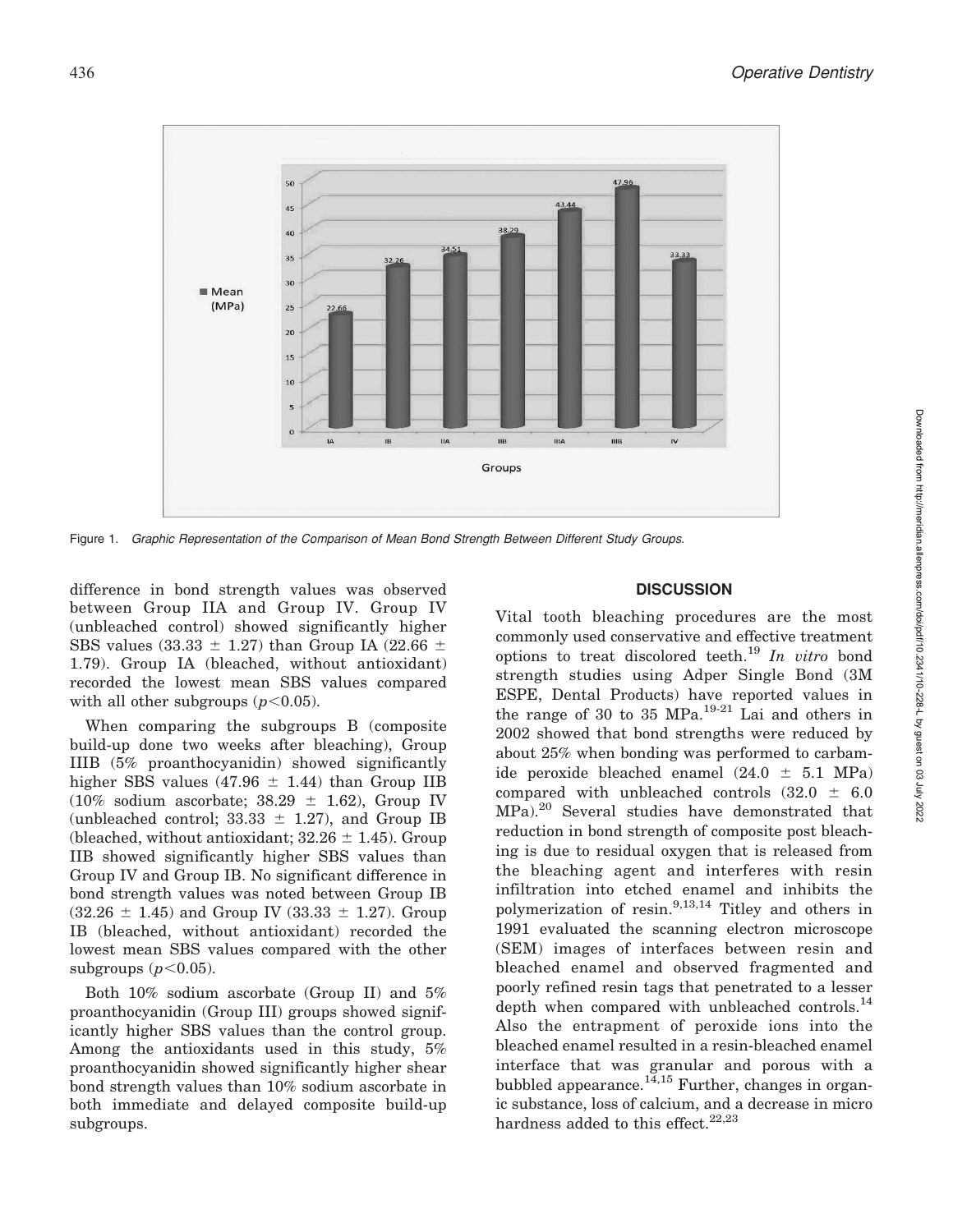It has been shown that during bleaching with hydrogen peroxide, hydroxyl radicals in the apatite lattice are substituted by peroxide ions, resulting in the formation of peroxide-apatite. After a two-week storage period, peroxide ions decompose and substituted hydroxyl radicals re-enter the apatite lattice, resulting in elimination of the structural changes caused by the incorporation of peroxide ions.<sup>24</sup> Lai and others (2002) showed that the inclusion process of peroxide ions might be reversed by the use of an antioxidant such as sodium ascorbate.<sup>20</sup>

Ascorbic acid and its salts have a proven safety record for their use as antioxidants in the food industry and are capable of reducing a variety of oxidative compounds, especially free radicals. $1,2,6$  It is probable that by restoring the altered redox potential of the oxidized bonding substrate, sodium ascorbate allows free radical polymerization of the adhesive to proceed without premature termination, thus reversing the compromised bonding.<sup>1,2,6,15,16</sup> In this study, the salt of ascorbic acid, sodium ascorbate, was used to prevent the potential doubleetching effect of this acid on etched teeth.<sup>16</sup> In the present in vitro study, the use of sodium ascorbate (Group II) as an antioxidant has reversed the deleterious effects of 38% hydrogen peroxide; this is shown by an increase in shear bond strength when compared with Group I, in which no antioxidant was used prior to bonding. The results are in concurrence with the findings of previous studies done by Kimyai, $^2$  Bulut, $^5$  and Lai and others. $^{20}$ 

Although many studies have shown the efficacy of sodium ascorbate in the reversal of reduced bond strength to bleached enamel, there is still a paucity of research on OPCs as viable alternatives to sodium ascorbate. Hence in this study, emphasis was placed on the use of OPCs as an antioxidant before the bonding procedure on bleached enamel was performed.

Proanthocyanidins are high molecular weight polymers that comprise the monomeric flavan-3-ol  $(+)$  catechin and  $(-)$  epicatechin. Proanthocyanidins are found in high concentrations in natural sources such as grape seed extract, pine bark extract, cranberries, lemon tree bark, and hazelnut tree leaves.<sup>17</sup> As a naturally occurring plant metabolite, it has been proven to be safe as an antioxidant in various clinical applications and dietary supplements.<sup>17,25</sup> Therapeutic applications of OPCs in the field of medicine for the treatment of various vascular disorders are well documented. These compounds have also been reported to demonstrate antibacterial, antiviral, anticarcinogenic, anti-inflammatory, and antiallergic properties.<sup>17,18</sup> In vitro studies have confirmed that the free radical scavenging ability and the antioxidant potential of OPCs are 50 times greater than those of vitamin C and 20 times greater than those of vitamin  $E^{17,18}$  Future experiments comparing different concentrations and application times of OPCs and sodium ascorbate are required to evaluate differences between the two compounds in these aspects.

This study shows that treatment with 5% proanthocyanidin (Group III) increases bond strength significantly compared with Group I, Group II, and Group IV, both when bonding is performed immediately and after storage in distilled water for two weeks following bleaching. This could be attributed to the following:

- 1. The specificity of OPCs for hydroxyl free radicals
- 2. The presence of multiple donor sites on OPCs that trap superoxide radicals
- 3. The esterification of (-) epicatechin by gallic acid in OPCs, which enhances the free radical scavenging ability<sup>17,18</sup>

In the present study, treatment with OPCs gave bond strengths superior to that of unbleached enamel. Hence future research can be carried out on the use of these OPCs as surface treatment agents to improve dentin bond strength.

#### **CONCLUSIONS**

Under the limitations of this in vitro study, it can be concluded that

- 1. Treatment of the bleached enamel surface with 5% proanthocyanidin or 10% sodium ascorbate reverses the reduced bond strength and may be an alternative to delayed bonding, especially when restoration is to be completed immediately after bleaching.
- 2. The use of grape seed extract as an antioxidant yields significantly greater enamel bond strength than that of 10% sodium ascorbate.

#### Conflict of Interest

The authors have no financial interest in any of the companies or products mentioned in this article.

#### (Accepted 12 October 2010)

#### **REFERENCES**

1. Torres CRG, Koga AF & Borges AB (2006) The effects of antioxidant agents as neutralizers of bleaching agents on enamel bond strength Brazilian Journal of Oral Sciences 5(16) 971-976.